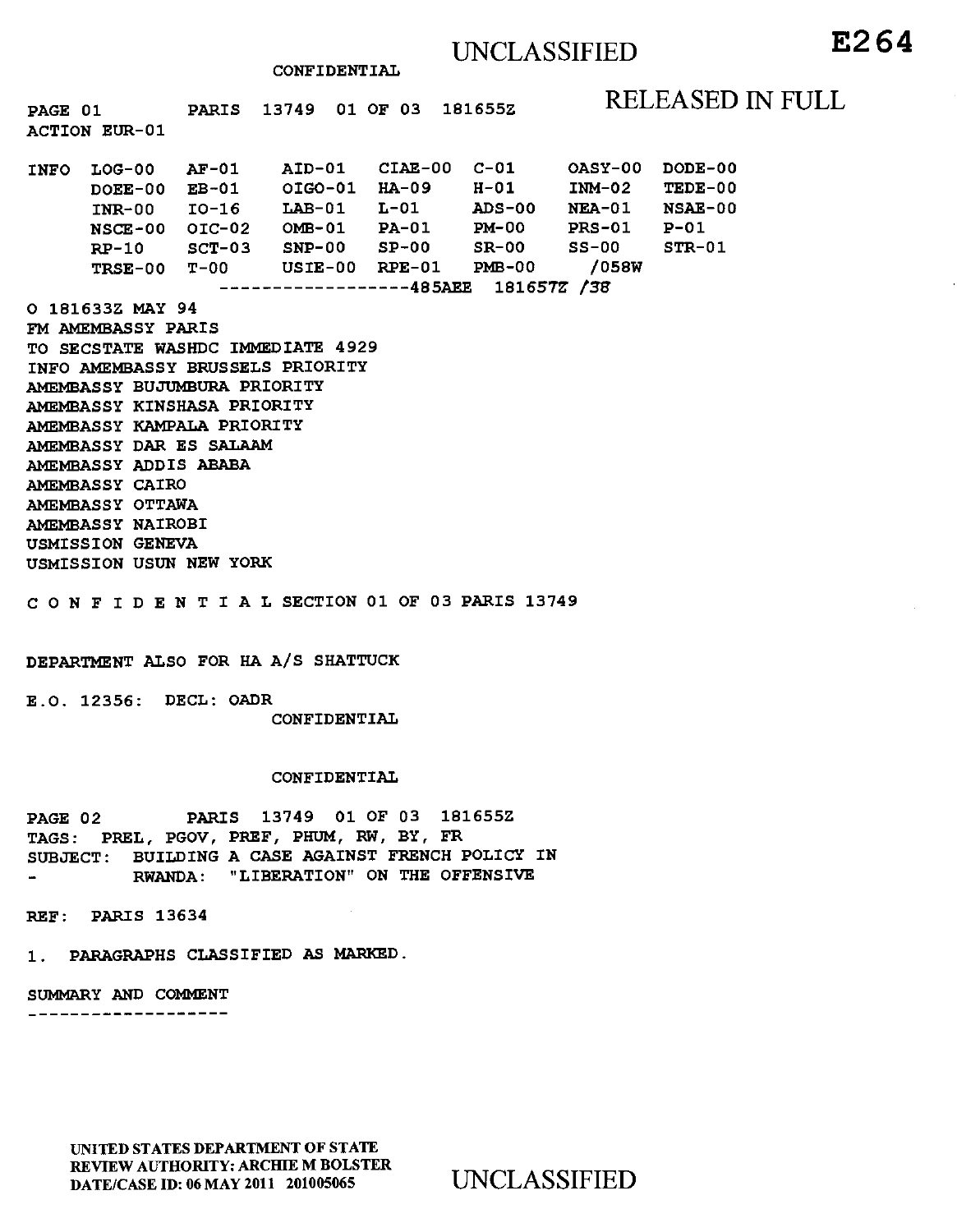2. (C) THE MAY 18 EDITION OF "LIBERATION" RAN A LENGTHY, ACIDLY CRITICAL ARTICLE ON FRENCH POLICY IN RWANDA. THE AUTHOR CLEARLY HAD ACCESS TO DOCUMENTS FROM THE FOREIGN MINISTRY AND LEAKS FROM AT LEAST ONE SOURCE THOROUGHLY FAMILIAR WITH FRENCH ACTIVITY SINCE THE DEATH OF PRESIDENT HARYARIMANA. THIS ARTICLE REPRESENTS A SIGNIFICANT CHANGE IN MEDIA COVERAGE AFTER ACCOLADES TO THE GOVERNMENT FOR THE EVACUATION OF FRENCH NATIONALS FROM RWANDA. IT FOLLOWS ON THE WELL PUBLICIZED ATTACK BY MEDECINS SANS FRONTIERES ON MONDAY (REFTEL).

3. (C) ALTHOUGH MUCH OF THE MATERIAL COVERED IN THE ARTICLE (ARMS SALES, MILITARY ADVISORS, AN UNSUCCESSFUL MILITARY INTERVENTION IN 1993-94, IGNORING HUMAN RIGHTS VIOLATIONS, FRICTION WITH BELGIUM, MOBUTU'S ROLE), HAS BEEN COMMON KNOWLEDGE AMONG GOF AFRICANISTS AND OUTSIDE SPECIALISTS, IT HAS NOT BEEN WIDELY KNOWN AMONG THE GENERAL PUBLIC. WHILE THESE SORTS OF EXPOSES CREATE SHORT-TERM SCANDALS IN FRANCE, THEY RARELY CAN FORCE A CONFIDENTIAL

#### CONFIDENTIAL

PAGE 03 PARIS 13749 01 OF 03 181655Z REEXAMINATION OF GOF POLICY SINCE THERE IS NO SERIOUS POLICY DEBATE IN PARLIAMENT NOR A WELL-ORGANIZED AFRICAN AFFAIRS LOBBY. THAT SAID, WE SHOULD NOTE THAT DURING A ROUND OF CALLS ON VARIOUS RWANDA ISSUES, THE FIRST TOPIC RAISED BY OUR INTERLOCTORS AT THE QUAI AND DEFENSE WAS THE "LIBERATION" ARTICLE -- WITH THE OBSERVATION THAT IT CUT VERY CLOSE TO THE BONE. END SUMMARY AND COMMENT.

#### A LEAKED MEMO

-------------

4. (U) "LIBERATION" ON MAY 18 RAN 5 PAGES ON EVENTS IN RWANDA; THE KEY ARTICLE WAS ENTITLED "FRANCE: TRAPPED BY ITS ACCORDS." THE AUTHOR QUOTES FROM A FOREIGN MINISTRY MEMO DATED APRIL 29 STATING "SOME MEDIA (SOURCES) AND ASSOCIATIONS (IN FRANCE) ARE CASTING BLAME ON FRANCE FOR ITS ROLE IN RWANDA.... IF YOU ARE ASKED TO COMMENT, YOU SHOULD RESPOND IN THE FOLLOWING LANGUAGE: FRANCE, SINCE THE START OF THE CRISIS, HAS MADE AN EFFORT TO AVOID DESTABILIZATION OF (RWANDA). OUR GOAL HAS BEEN TO PREVENT A MILITARY CONFRONTATION AND TO PRESS FOR A POLITICAL SOLUTION."

### UNCLASSIFIED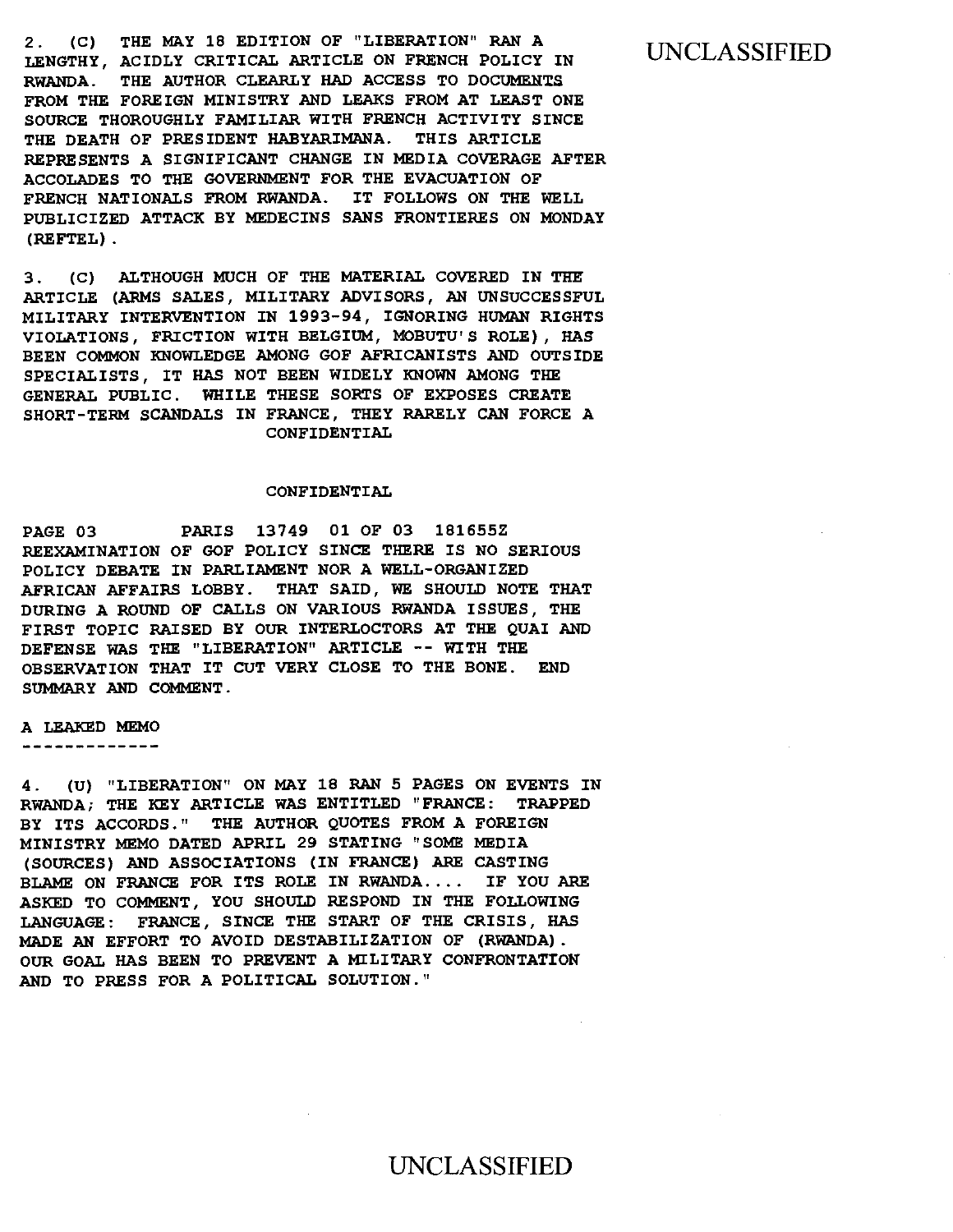# A HIDDEN AGENDA? UNCLASSIFIED

5. (U) "LIBERATION" CONCLUDES THAT DESPITE THE NEUTRAL SOUNDING PHRASES IN THE QUAI DOCUMENT, THE GOF POLICY **HAS** BEEN TO SUPPORT THE RWANDA GOVERNMENT AND TO PREVENT THE RPF FROM ACHIEVING A MILITARY VICTORY. A CONFIDENTIAL

#### CONFIDENTIAL

PAGE 04 PARIS 13749 01 OF 03 181655Z BELGIAN DIPLOMAT (REPORTEDLY REFLECTING COMMONLY HELD VIEWS IN BRUSSELS) IS QUOTED AS SAYING THAT "FRANCE HAS ALWAYS SUPPORTED HABYARIMANA AND FURNISHED HIM ARMS AND MILITARY EXPERTS, (BUT) TODAY (FRANCE) WANTS TO PLAY THE ROLE OF MODERATOR.... AND IS TRYING TO GET THE RPF TO THE SCAFFOLD." THE AUTHOR ADDS THAT THE GOVERNMENT OF BELGIUM HOLDS PARIS RESPONSIBLE FOR THE RWANDAN CRISIS.

#### CONFIDENTIAL

NNNN

#### CONFIDENTIAL

PAGE 01 PARIS 13749 02 OF 03 181656Z ACTION EUR-01

INFO LOG-00 AF-01 AID-01 CIAE-00 C-01 OASY-00 DODE-00 DOEE-00 EB-01 OIG0-01 HA-09 H-01 INM-02 TEDE-00 INR-00 10-16 LAB-01 L-01 ADS-00 NEA-01 NSAE-00 NSCE-00 OIC-02 OMB-01 PA-01 PM-00 PRS-01 P-0I RP-10 SCT-03 SNP-00 SP-00 SR-00 SS-00 STR-01 TRSE-00 T-00 USIE-00 RPE-01 PMB-00 /058W -----------------485AF5 181657Z /38

O 181633Z MAY 94 FM AMEMBASSY PARIS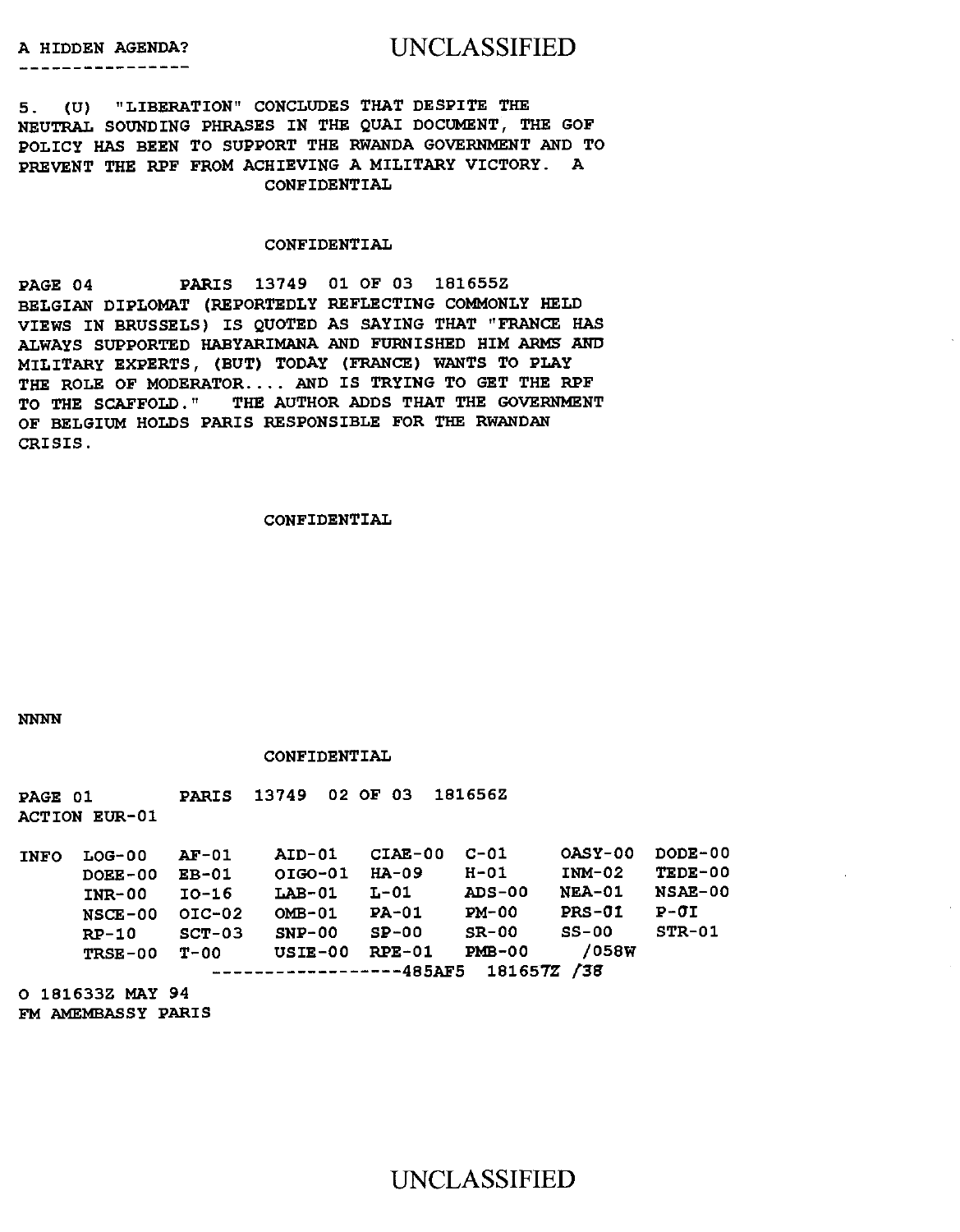TO SECSTATE WASHDC IMMEDIATE 4930 [INCLASSIFIED] INFO AMEMBASSY BRUSSELS PRIORITY AMEMBASSY BUJUMBURA PRIORITY AMEMBASSY KINSHASA PRIORITY AMEMBASSY KAMPALA PRIORITY AMEMBASSY DAR ES SALAAM AMEMBASSY ADDIS ABABA AMEMBASSY CAIRO AMEMBASSY OTTAWA AMEMBASSY NAIROBI USMISSION GENEVA USMISSION USUN NEW YORK

CONFIDENTIALSECTION 02 OF 03 PARIS 13749

DEPARTMENT ALSO FOR HA A/S SHATTUCK

E.O. 12356: DECL: OADR CONFIDENTIAL

#### CONFIDENTIAL

PAGE 02 PARIS 13749 02 OF 03 181656Z TAGS: PREL, PGOV, PREF, PHUM, RW, BY, FR SUBJECT: BUILDING A CASE AGAINST FRENCH POLICY IN RWANDA: "LIBERATION" ON THE OFFENSIVE

THE BLACK BOX

-------------

6. (U) THE ARTICLE CONTINUES WITH A QUOTE FROM RPF MEMBER JACQUES BIHOZAGARA IN BRUSSELS ASKING FOR THE GOF TO MAKE PUBLIC THE RESULTS OF THE EXAMINATION IN PARIS OF THE "BLACK BOX" FROM PRESIDENT HABYARIMANA'S PLANE. (NOTE: THE GOF HAS CONSISTENTLY DENIED TO US THAT IT HAS CARRIED OUT ANY FORENSIC OR OTHER EXAMINATION OF THE DOWNED PLANE. BIHOZAGARA DOES NOT OFFER ANY SUPPORTING COMMENT FOR THIS REQUEST. WE WILL FOLLOW-UP WITH OUR CONTACTS. END NOTE.)

KEEPING YOUR WORD

------------------

7. (U) IN RESPONSE TO ALLEGATIONS THAT FRENCH MILITARY ASSISTANCE TO THE GOR IS CONTINUING, A FOREIGN MINISTRY SOURCE IS QUOTED AS SAYING THAT "IF WE FAILED TO KEEP OUR WORD (CONCERNING THE 1975 FRANCO-RWANDAN DEFENSE TREATY), OUR CREDIBILITY VIS-A-VIS OTHER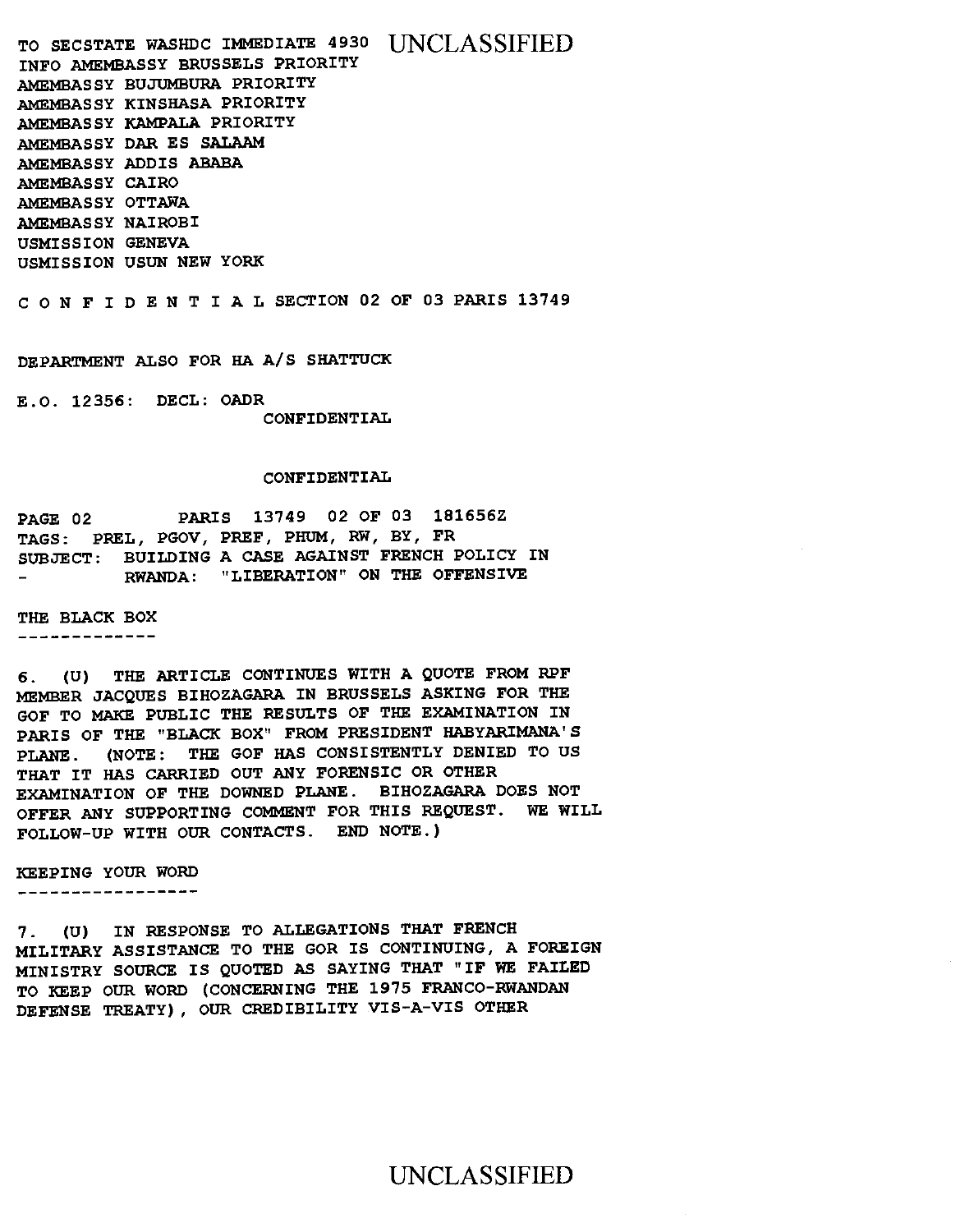AFRICAN STATES WOULD BE SERIOUSLY HARMED AND WE MIGHT SEE THESE STATES TURN TOWARD OTHER SOLUTIONS." DEFENSE MINISTRY PERSONNEL ARE QUOTED AS RESPONDING THAT AID GIVEN BY FRANCE TO THE GOR WAS INTENDED TO "PREVENT RWANDA FROM FALLING UNDER THE INFLUENCE OF UGANDA, OF WHICH THE RPF IS A SATELLITE." (COMMENT: THE WORDING CONFIDENTIAL

UNCLASSIFIED

#### CONFIDENTIAL

PAGE 03 PARIS 13749 02 OF 03 181656Z OF THE ARTICLE IS AMBIGUOUS ABOUT WHETHER MILITARY AID IS STILL BEING GIVEN OR HAS ENDED. END COMMENT.)

A FRENCH BANK AND EGYPTIAN ARMS \_\_\_\_\_\_\_\_\_\_\_\_\_\_\_\_\_\_\_\_\_\_\_\_\_\_\_\_\_\_\_\_\_

8. (U) THE ARTICLE THEN REVIEWS GOF AID TO RWANDA, INCLUDING THE WELL-REPORTED DIRECT INVOLVEMENT OF FRENCH PERSONNEL IN COMBAT SITUATIONS IN 1992 AGAINST THE RPF. IT ALSO REFERS TO AN "AFRICA WATCH" REPORT FROM EARLIER THIS YEAR WHICH CRITICIZED "CREDIT LYONNAIS" BANK (WHICH IS PARTIALLY OWNED BY THE GOF AND UNDER TUTELAGE OF THE MINISTRY OF FINANCE), FOR PROVIDING USD 6 MILLION TO ENABLE THE GOR TO PURCHASE ARMS IN EGYPT IN 1992. THE AUTHOR DERIDES THE "FRANCOPHONE" BASIS OF GOF POLICY, NOTING THAT PERHAPS 10 PERCENT OF THE RWANDAN POPULATION SPEAKS FRENCH. FOREIGN MINISTER JUPPE IS ALSO CRITICIZED FOR WAITING UNTIL MAY 16 BEFORE OPENLY MAKING A CRITICAL REFERENCE TO THE GENOCIDE CARRIED OUT IN GOR-HELD AREAS.

FRENCH INFLUENCE WITH THE GOR

9. (U) THE AUTHOR NOTES THAT ELYSEE COUNSELOR BRUNO DELAYE SUCCESSFULLY INTERVENED TWO WEEKS AGO WITH THE RWANDA MILITARY LEADERS TO PREVENT A MASSACRE OF TUTSI POPULATION TRAPPED AT THE MILLE COLLINES HOTEL. A QUAI SOURCE (WHO IS PERSONALLY DISGUSTED BY FRENCH POLICY AND THE TRADITION OF NOT SPEAKING OUT), IS QUOTED SAYING THAT "WHILE IT MAY HAVE BEEN A ONE-TIME EFFORT, CONFIDENTIAL

#### CONFIDENTIAL

PAGE 04 PARIS 13749 02 OF 03 181656Z IT SHOWS THE DEGREE TO WHICH FRANCE STILL HAS INFLUENCE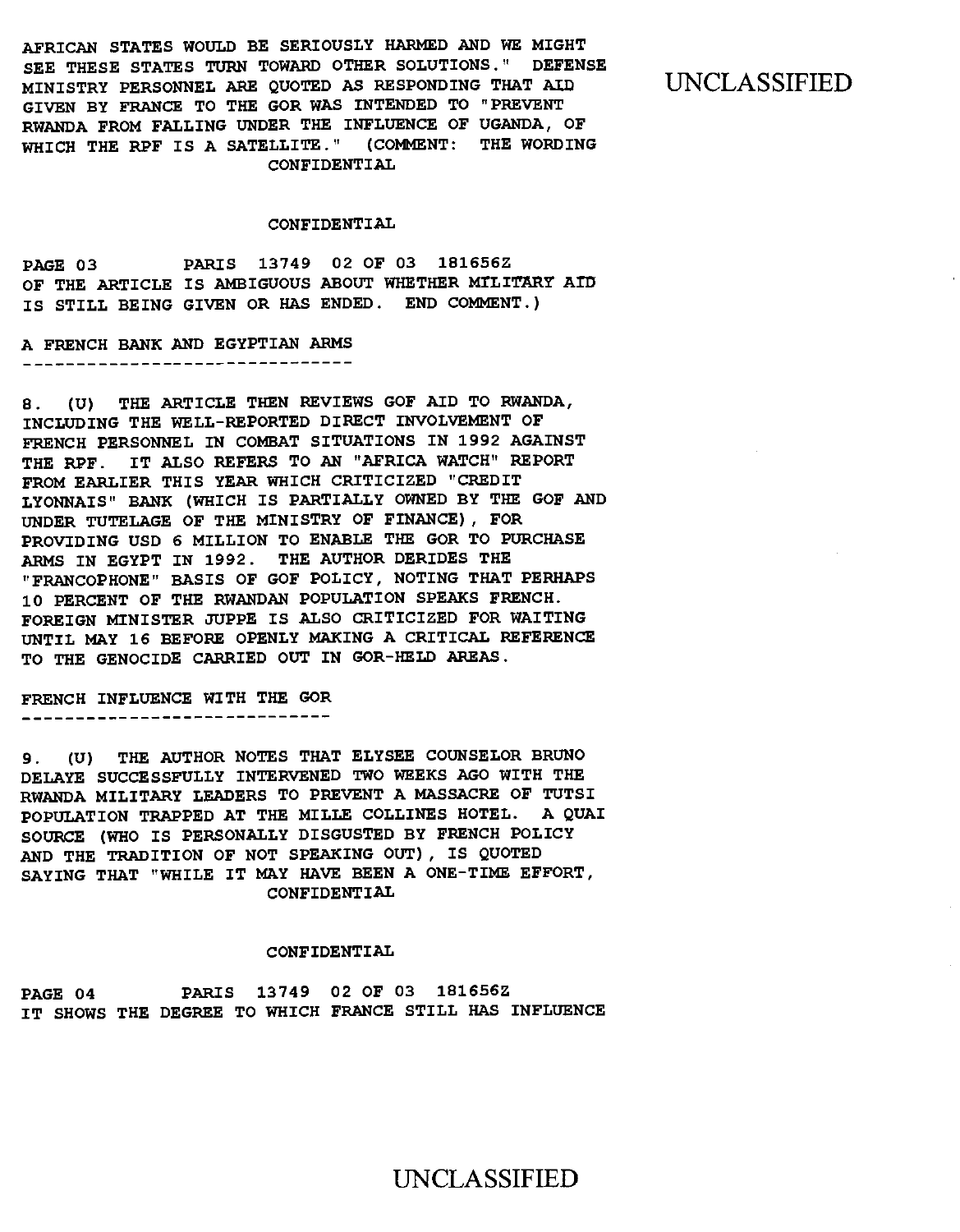**WITH THE RWANDA MILITARY."** UNCLASSIFIED

**MOBUTU, FRONT AND CENTER** 

\_\_\_\_\_\_\_\_\_\_\_\_\_\_\_\_\_\_\_\_\_\_\_\_\_\_\_

**10. (U) THE FINAL PARAGRAPH OF THE ARTICLE CONCLUDES THAT THE FRENCH HAVE BEEN WORKING CLOSELY WITH ZAIRIAN** 

**CONFIDENTIAL** 

**NNNN** 

**CONFIDENTIAL** 

**PAGE 01 PARIS 13749 03 OF 03 181656Z ACTION EUR-01** 

**AID-01 CIAE-00 C-01 OASY-00 DODE-00 OIG0-01 HA-09 H-01 INM-02 TEDE-00 LAB-01 L-01 ADS-00 NEA-01 NSAE-00 OMB-01 PA-01 PM-00 PRS-01 P-01 SNP-00 SP-00 SR-00 SS-00 STR-01 USIE-00 RPE-01 PMB-00 /058W TRSE-00 T-00 485AF9** 181658Z 138 **INFO LOG-00 AF-01 DOEE-00 EB-01 INR-00 10-16 NSCE-00 01C-02 RP-10 SCT-03** 

**O 181633Z MAY 94**  FM **AMEMBASSY PARIS TO SECSTATE WASHDC IMMEDIATE 4931 INFO AMEMBASSY BRUSSELS PRIORITY AMEMBASSY BUJUMBURA PRIORITY AMEMBASSY KINSHASA PRIORITY AMEMBASSY KAMPALA PRIORITY AMEMBASSY DAR ES SALAAM AMEMBASSY ADDIS ABABA** 

**AMEMBASSY CAIRO AMEMBASSY OTTAWA AMEMBASSY NAIROBI USMISSION GENEVA USMISSION USUN NEW YORK** 

**CONFIDENTIALSECTION 03 OF 03 PARIS 13749**